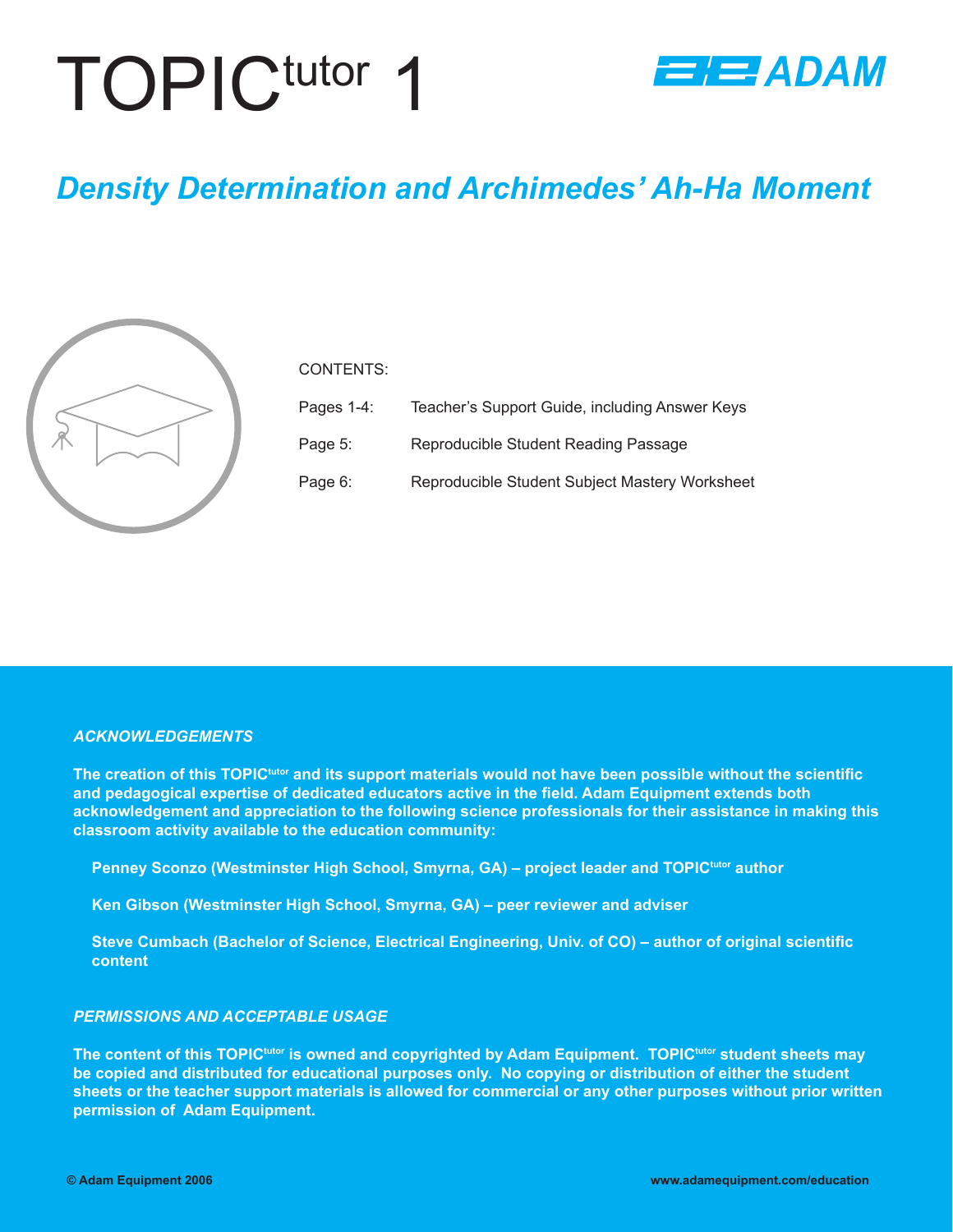# TOPIC<sup>tutor</sup> 1 (Density & Archimedes)

### **GRADE LEVEL**

This lesson is appropriate for grades 7-12. Parts of the lesson may be appropriate for grades 5-6.

#### **SUBJECTS**

Science as inquiry, mathematical measurement, and data analysis.

#### **PURPOSES**

- 1. To explain how to perform density determination.
- 2. To explain Archimedes' Principle and the measurement of mass and volume of irregularly shaped samples.
- To expose students to common measuring instruments used in the lab. 3.

#### **TIME NEEDED**

One class period.

#### **ACTIVITY OVERVIEW (PLUS HELPFUL ADVICE)**

This lesson is designed to easily and quickly integrate into existing curriculum. It comes complete with a high-interest reading passage, standards correlations, vocabulary lists, plus extensions and assessment tools with answer keys. This TOPIC<sup>tutor</sup> is appropriate for remedial, review, reinforcement, or extension purposes.

### **CONNECTIONS TO NATIONAL SCIENCE AND MATH EDUCATION STANDARDS**

#### *SCIENCE CONTENT STANDARD A – SCIENCE AS INQUIRY*

- Develop descriptions, explanations, predictions, and models using evidence and explanations. (grades 5-8) •
- Formulate scientific explanations and models using logic and evidence. (grades 9-12) •
- Using mathematics in scientific inquiry. (grades 5-8 and 9-12) •

#### *SCIENCE CONTENT STANDARD G – HISTORY AND NATURE OF SCIENCE*

- Science as a human endeavor. (grades 5-8 and 9-12)
- Nature of science scientists formulate and test their explanations using observation, experiments, and theoretical and mathematical models. (grades 5-8)
- History of science (grades 5-8) and historical perspectives. (grades 9-12)

#### *MATH CONTENT STRAND 2 – DATA ANALYSIS, PROBABILITY AND DISCRETE MATHEMATICS*

Concept 1 – Understand and apply data collection, organization and representation to analyze and sort data. (grades • 5-12)

#### *MATH CONTENT STRAND 4 – GEOMETRY AND MEASUREMENT*

Concept 4 – Understand and apply appropriate units of measure, measurement techniques, and formulas to determine • measurements. (grades 5-12)

## **© Adam Equipment 2006** *Teacher's Guide - Page 1* **www.adamequipment.com/education**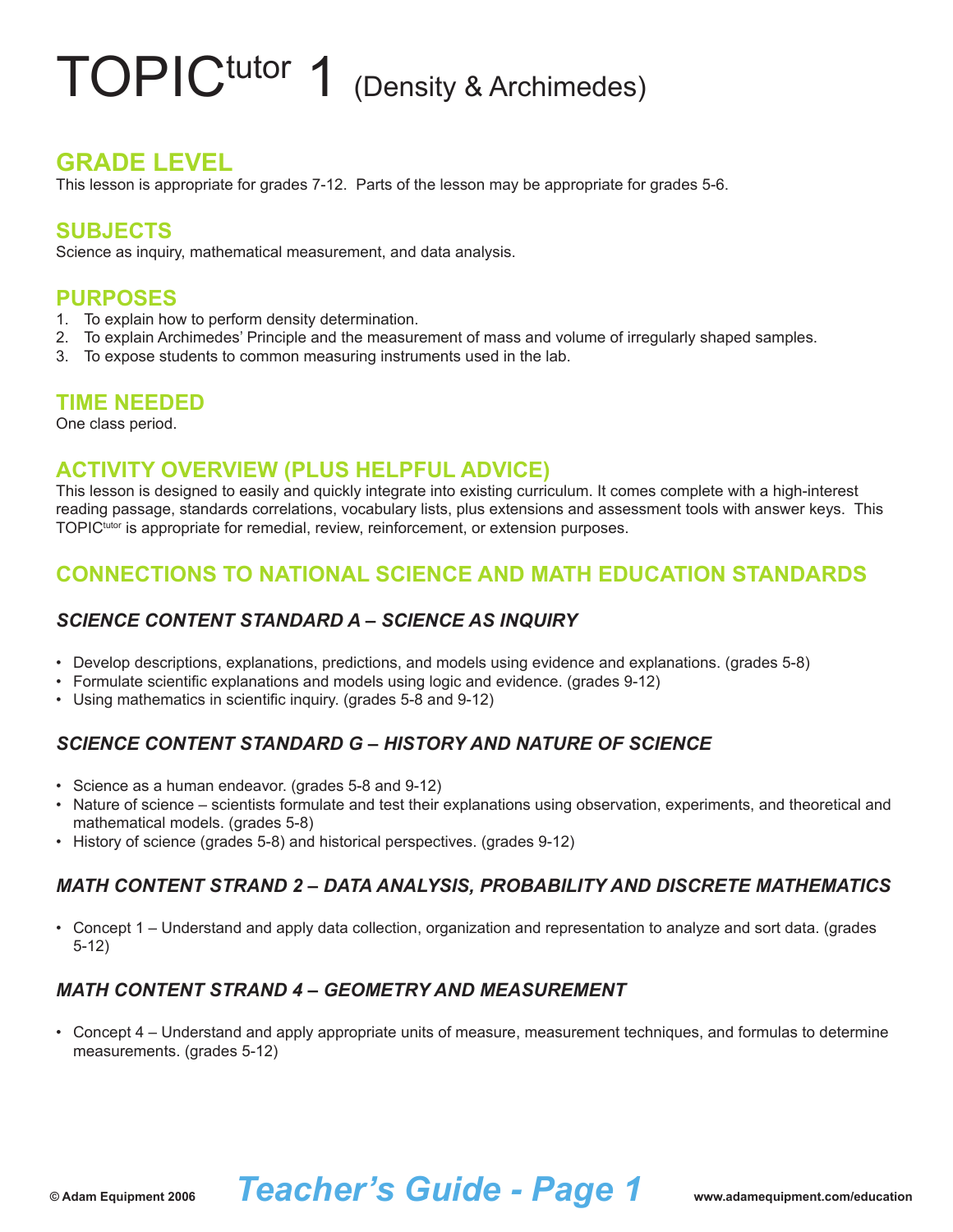# TOPICtutor 1 (Density & Archimedes)

### **KEY VOCABULARY**

| <b>ARCHIMEDES' PRINCIPLE</b> | An object that is immersed in a liquid will be buoyed up by a force equal to the<br>mass of the displaced fluid.                                                                                                                           |
|------------------------------|--------------------------------------------------------------------------------------------------------------------------------------------------------------------------------------------------------------------------------------------|
| <b>BUOY</b>                  | To float or to rise in a liquid or in air.                                                                                                                                                                                                 |
| <b>DENSITY</b>               | A characteristic property of matter that is equal to mass per unit volume<br>(mass/volume.)                                                                                                                                                |
| <b>DISPLACEMENT</b>          | When one object/substance takes the place of another object/substance.                                                                                                                                                                     |
| <b>GRAM</b>                  | A fundamental unit of mass used in the metric system<br>(equal to the weight of one cubic centimeter of distilled water at 4°C.)                                                                                                           |
| <b>IMMERSE</b>               | To place into and cover completely with a liquid.                                                                                                                                                                                          |
| <b>LITER</b>                 | A fundamental unit of capacity/volume used in the metric system<br>(equal to the volume of one kilogram of distilled water at 4°C.)                                                                                                        |
| <b>MASS</b>                  | A measurement of the amount of matter (or more precisely, the sample's weight<br>divided by acceleration due to gravity.)                                                                                                                  |
| <b>MILLIGRAM</b>             | A fundamental unit of mass used in the metric system<br>(equal to one thousandth of a gram.)                                                                                                                                               |
| <b>MILLILITER</b>            | A fundamental unit of capacity/volume used in the metric system<br>(equal to one thousandth of a liter.)                                                                                                                                   |
| <b>RELATIVE DENSITY</b>      | The mass per unit of volume of an object compared to the mass per unit of<br>volume of a liquid. If the object is less dense than the liquid, the object will float<br>or rise. If it is more dense than the liquid, it will drop or sink. |
| <b>SPECIFIC GRAVITY</b>      | The ratio of the density of an object/substance to the density of water.                                                                                                                                                                   |
| <b>VOLUME</b>                | The amount of space occupied by three dimensions (that is, cubic contents.)                                                                                                                                                                |

## **EXTENSION – CLASSROOM ACTIVITY TO ILLUSTRATE ARCHIMEDES' PRINCIPLE**

What You Need:

- Two steel cylinders, each about 1.5cm in diameter and 3.0cm long •
- Cup, water, and weighing boat •
- Balance with weigh-below hook (Adam TBB 2610S triple beam or Adam ACB*plus* 3000 electronic balance) •

#### Procedure:

- Fill a plastic cup completely to the rim with water. 1.
- Place the filled cup onto the balance. Record the total mass of the water and the cup. 2.
- 3. Suspend both cylinders from the weigh-below hook, and determine their total mass using a balance. (We got 138g.)
- Place the weighing boat under the cup and lower the cylinders into the cup until they are completely submerged. 4. Displaced water from the graduated cylinder will spill over into the weighing boat. Again measure the "apparent mass" of the cylinders while they are submerged. (We got 100g.)
- Carefully remove the cylinders from the cup. Measure the total mass of the cup and the remaining water in the cup. 5. (We got 38g.)
- Detemine the mass of the water displaced from the cup. (138g -100g = 38g) Eureka! Archimedes' Principle works! 6. 38g = 38mL H<del>'</del>O

## **© Adam Equipment 2006** *Teacher's Guide - Page 2* **www.adamequipment.com/education**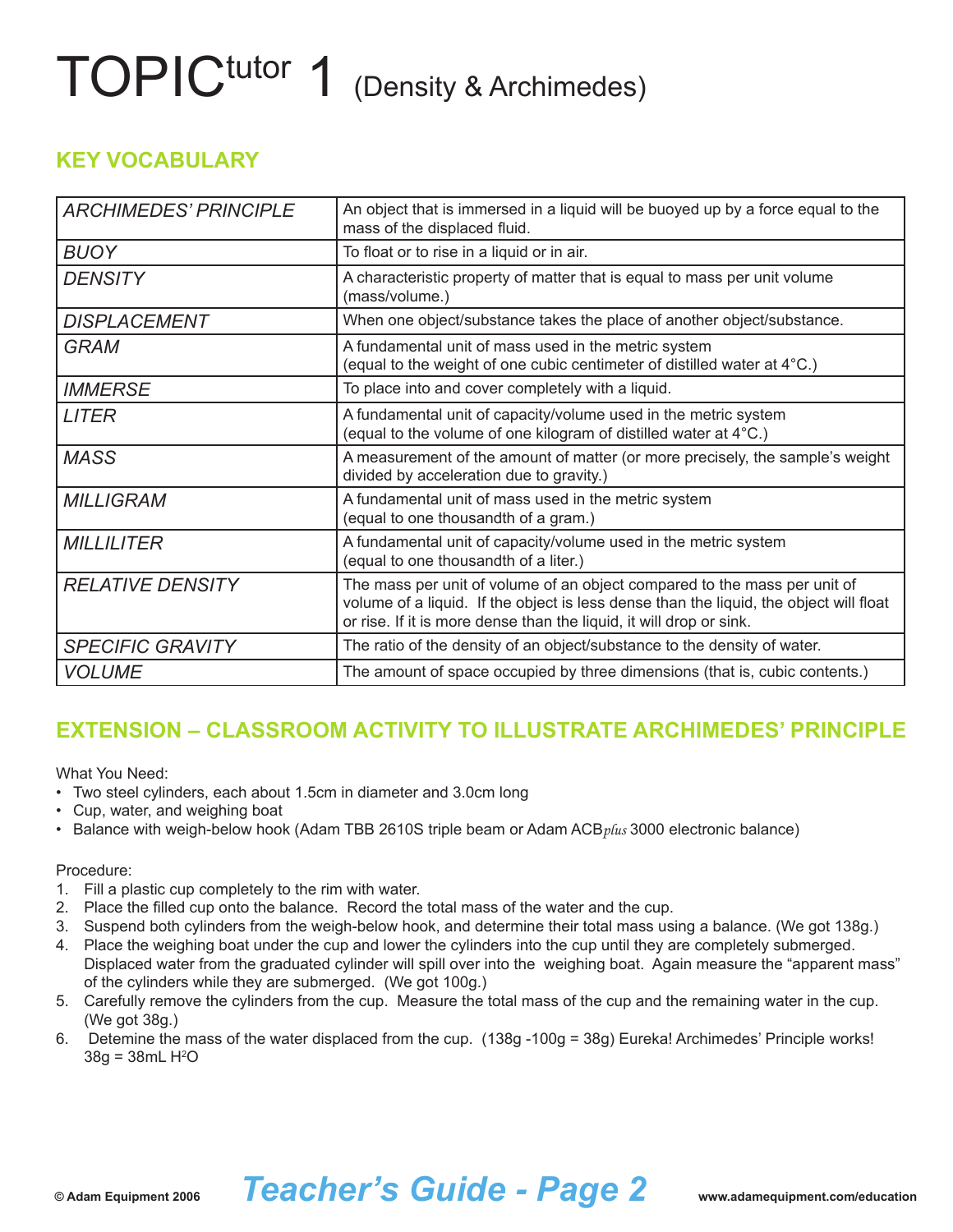# TOPIC<sup>tutor</sup> 1 (Density & Archimedes)

### **ANSWER KEY FOR STUDENT ASSESSMENT SHEET**

| 1. Mass = $20.7g$                            | 2. Aluminum Density = $2.7$ g/cm <sup>3</sup> | 3. Volume = 78.5mL |
|----------------------------------------------|-----------------------------------------------|--------------------|
| 4. Copper Density = $8.92$ g/cm <sup>3</sup> | 5. Mass = 17.4g                               |                    |

#### **ADDITIONAL RESOURCES**

Visit www.adamequipment.com/education regularly for new classroom resources.

#### **ABOUT ADAM EQUIPMENT**

Adam Equipment's Americas Office is based in Danbury, Connecticut with its World Headquarters in Milton Keynes, England. The company's balances have been trusted by scientists worldwide for more than thirty years. Contact Adam Equipment by phone at either 888-355-3868 or 203-790-4774, by mail at 26 Commerce Drive, Danbury, CT 06810, or online at www.adamequipment.com./education.

### **ADAM EQUIPMENT BALANCES FOR DENSITY DETERMINATION**

*MECHANICAL* - TBB Triple Beam Balance - The first triple beam developed specifically for educators *(2610g capacity, 0.1g readability, available in two models: with or without tare)*

Model recommended for this TOPIC<sup>tutor</sup> and its extension: TBB 2610S



The TBB offers the functions and durability that classrooms need plus an array of useful education features. Exclusive features include convenient weigh-below measuring with integrated weigh-below hook and stable, built-in tripod legs that lift the TBB up for better access and viewing. Other smart school features: integral security bracket to prevent theft; wider body for more stability; strong metal housing, easy-to-clean stainless steel pan; built-in mass holder; protractor, ruler, and conversion chart right on the balance's housing. The TBB delivers reliable centerpoint readings with well-defined notches, three graduated-tier beams, magnetic dampening, positive poise positioning, and a counterbalance knob for speedy zeroing. Five-year Adam Assurance Warranty.

*ELECTRONIC* - ACB*plus* Portable Balance - A rugged balance packed with smart classroom features *(Fifteen weighing units & four weighing modes, available in seven models from 150g x 0.001g to 3000g x 0.1g)*

Model recommended for this TOPICtutor and its extension: ACB*plus* 3000



The ACB*plus* is a versatile precision balance for a wide range of students that delivers maximum performance with a weigh-below hook for specific gravity, a capacity tracker and audible overload protection to monitor overloads, plus removable draft shield, level bubble, and adjustable feet for better readings. The reliable ACB*plus* features the latest in weighing technology and is easy enough for novice students. Comes complete with RS232 interface, integral security bracket, both a rechargeable battery and an AC adaptor, auto-calibration from the keypad, low-battery indicator, and auto power-off. Two-year Adam Assurance Warranty.

For complete product details, visit www.adamequipment.com/education.

## **© Adam Equipment 2006** *Teacher's Guide - Page 3* **www.adamequipment.com/education**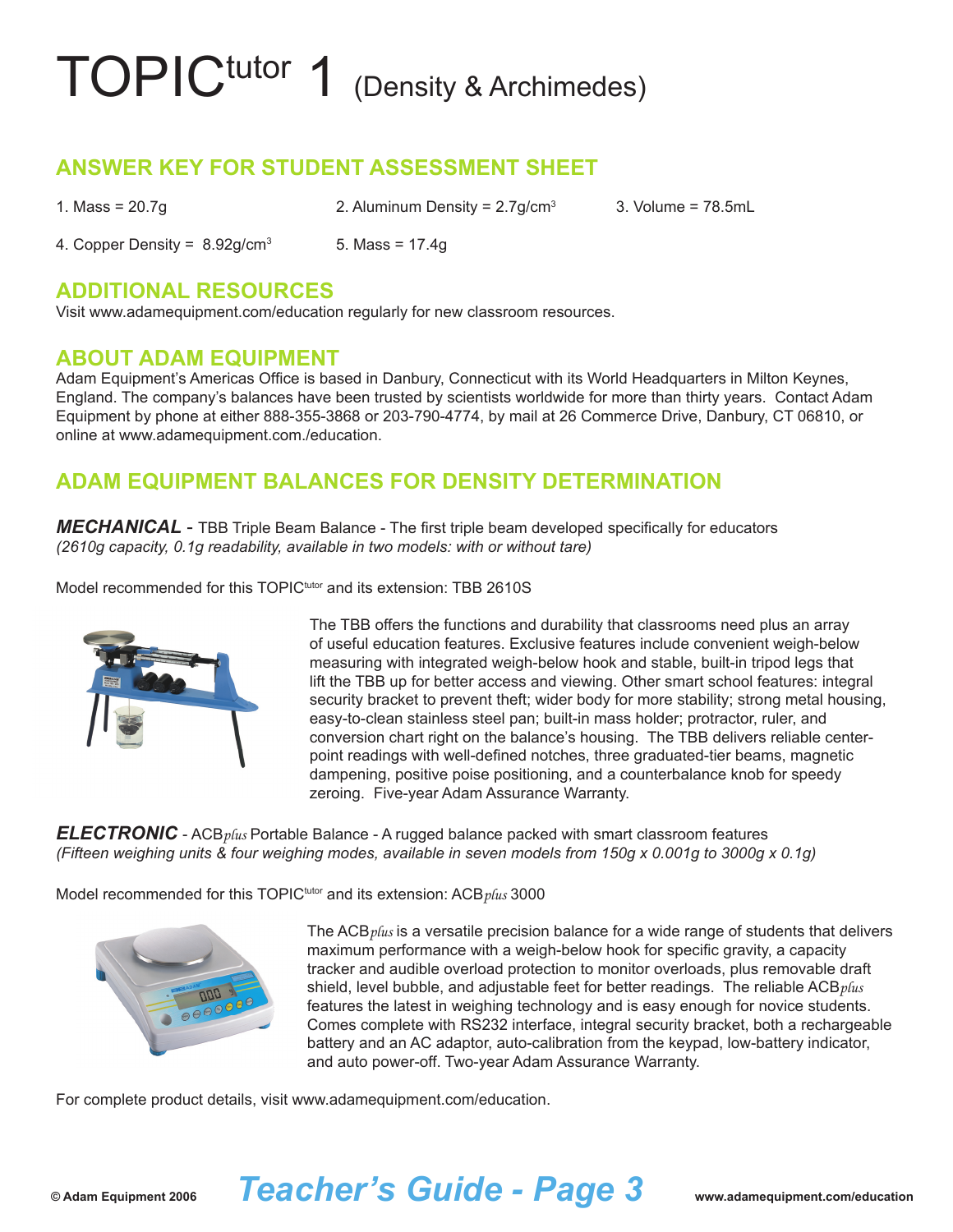# TOPIC<sup>tutor</sup> 1 (Density & Archimedes)

### **GETTING INVOLVED IN ADAM EQUIPMENT'S TOPICtutor and EXPERIMENT PROJECTS**

Feedback On This TOPIC<sup>tutor</sup>

If you have feedback on this TOPIC<sup>tutor</sup> that would be valuable to other teachers, we encourage you to share your thoughts. Please submit your comments to Adam's education division by email at education@adamequipment.com.

Submitting Your Own TOPIC<sup>tutor</sup> or Experiment

If you have an idea for a useful educational resource that you would like to share with other teachers, Adam Equipment is interested in hearing from you. Initial submissions need to include only a simple description of the activity with the activity's purpose, subject, and grade level.

Please contact Adam's education division by email at education@adamequipment.com to determine if your particular activity will fit into our experiment library. Adam Equipment will respond promptly to all inquiries.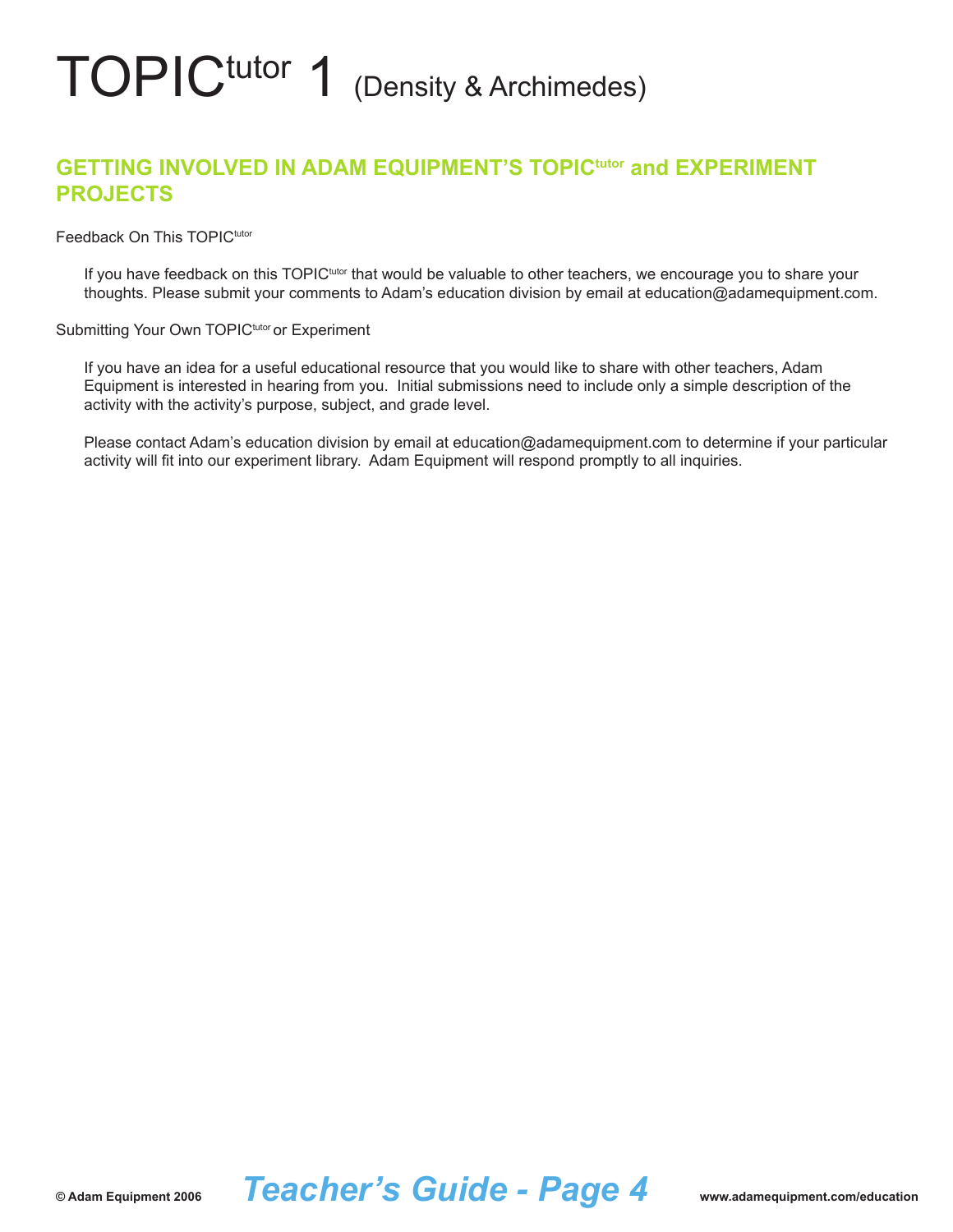## TOPIC<sup>tutor</sup> 1 *Density Determination and Archimedes' Ah-Ha Moment*

The development of scientific principles may seem like a dry subject but over 2000 years ago Archimedes demonstrated how scientific discovery can be entertaining, if not even a bit racy, by today's standards. As you know, all matter occupies space and has mass. One characteristic property of matter shows the relationship between the mass of a pure sample and the volume of the sample. Density expresses the mass per unit volume of the sample.

Measurement of density is one of the least complex of all laboratory procedures. First, the mass of a sample is measured using a balance and then the sample's volume is determined by any one of several available methods. Once these two measurements are obtained, the sample's density can be calculated by:

Density = <u>\_\_\_\_\_\_\_Mass (g)</u> Volume( mL or cm3 )

Describing a piece of lead as "heavy" refers to the density of the lead. The density of water is 1g/mL or 1g/cm<sup>3</sup>. Compared to water, lead is approximately eleven times denser and a sample of lead will sink in water. Substances with densities less than 1g/ml will float in water. Solids tend to be denser than water and thus will sink in water.

Back in the 3rd Century B.C., it was not known how to calculate the density of most objects because no one knew how to determine the volume of a sample if it wasn't in the shape of a sphere or a cube. Archimedes, a noted Greek mathematician and natural philosopher, figured out how to determine an irregular object's volume when commissioned by a king to resolve a problem he had with his crown. If you think Archimedes worked this out in an early day lab, then you're all wet!

The story begins when King Hiero of Syracuse (on the island of modern day Sicily) began to wonder if his crown was really made from pure gold. At the same time, Hiero started to realize that his goldsmith was living a lifestyle beyond his means. The goldsmith was rumored to be preparing the crowns with a cheaper alloy, using a silver-gold mixture, instead of pure gold. No one at this point in history knew how to prove or disprove the speculation that the goldsmith was stealing from the king.

The king asked Archimedes to determine if one of his crowns was pure gold without destroying the crown in the process. Needless to say, this was not a trivial problem! Archimedes knew that silver was less dense than gold, but he did not know of a way to determine the relative density (mass/volume) of an irregularly shaped crown. The mass could be determined using a balance or scale, but the only method known to determine volume, using the geometry of the day, was to beat the crown into a solid sphere or cube, something Hiero would not allow.

A short time later, while in the public baths, Archimedes observed that the level of water rose in the tub when he entered the bath. Ah-ha, this was the solution to his problem! The crown should not only weigh the right amount, it should displace the same volume of water as an equal weight of pure gold. Supposedly, Archimedes leaped up and ran naked through the streets screaming "Eureka, Eureka!" (I've got it!) Later, he demonstrated to Hiero and his court how the amount of water overflowing a tub could be used to measure a volume. His calculations indicated the goldsmith was, indeed, an embezzler.

Archimedes' observation has been formalized into Archimedes' Principle: "An object partially or wholly immersed in a liquid is buoyed up by a force equal to the weight of the liquid displaced by the object." People often say they do some of their best thinking in the tub and if Archimedes were here today, he would surely agree.



*ARCHIMEDES OF SYRACUSE A Greek mathematician and engineer who lived from circa 287 to 212 BC. He is often considered to be the greatest mathematician of ancient times and he excelled especially in computing areas and volumes.*